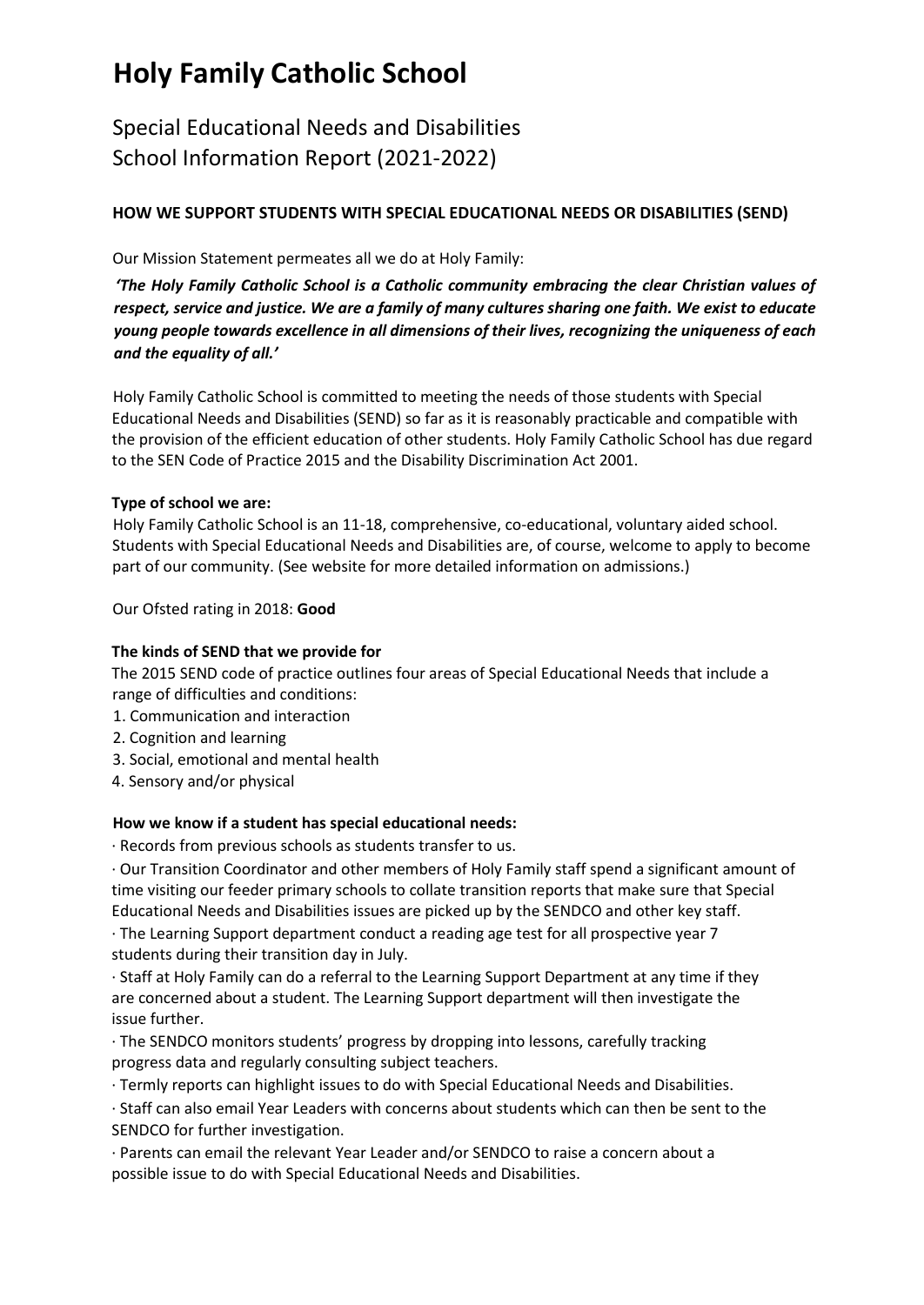#### **What we do to help students with special educational needs**

∙ The Holy Family Catholic School SEND register highlights to staff the key issues relating to students with Special Educational Needs and Disabilities.

∙ Information on all students with Special Educational Needs and Disabilities is produced by the Learning Support department and is shared with staff.

∙ Subject teachers are responsible for the progress of all students in their classroom. They must personalise the learning for the student with a Special Educational Need and/or Disability according to the information provided by the Learning Support department.

∙ Students who are in Local Authority Care and have an EHCP, have a Personal Education Plan (PEP), produced by the Learning Support department which staff read (in fact all LAC will have a PEP). This has the student's view on it as well as the parent/carer.

∙ The quality of teaching is monitored by the SENDCO, Curriculum Leaders and the Senior Leadership team. (SLT)

∙ There is help available in the classroom from 'Learning Support Assistants' (LSAs). They are guided, in advance of the lesson, by the specialist subject teacher as to how they can help the student(s) concerned.

∙ Some students are withdrawn from the classroom for specialist support.

∙ There are two *Small Teaching Groups* across years 7 and 8 in which students receive additional support, while accessing the full curriculum.

∙ The SENDCO will liaise with external specialist agencies to get advice on a particular Special Educational Need and/or Disability issue. This advice is then passed to the subject specialist staff to allow them to personalise the learning of that student.

∙ Learning mentors (and other types of mentors) are assigned to specific students to help them in coping with life at secondary school.

∙ Small groups run, when needed, to help students to develop their social skills and manage their emotions.

∙ Our Speech & Language therapist carries out assessments, reviews and interventions.

∙ Outside school hours, literacy, numeracy and homework clubs take place for students with SEND (although they are also popular with other students too).

#### **How we decide what resources we can give to a student with special educational needs**

∙ SLT works with the SENDCO to allocate resources for students with SEND. This will include (for example) LSA time, equipment and aids, specialist services and staff training.

∙ Students who have an Education, Health and Care plan (EHCP) have allocated resources which are used for that student. The SENDCO will discuss the allocation of these resources with the family and student concerned.

∙ If several students have been referred to the Learning Support Department, then they are discussed at a Learning Support Departmental meeting and put in rank order based on the level of need from the evidence provided. This evidence will include progress data, reports, comments from all the subject teachers of that student and lesson observations made by the Learning Support Department.

∙ The SENDCO will then decide who to progress to specialist services such as the Educational Psychologist or Speech & Language therapist and who will receive LSA help in class. Subject teachers will also get feedback and advice about the student concerned.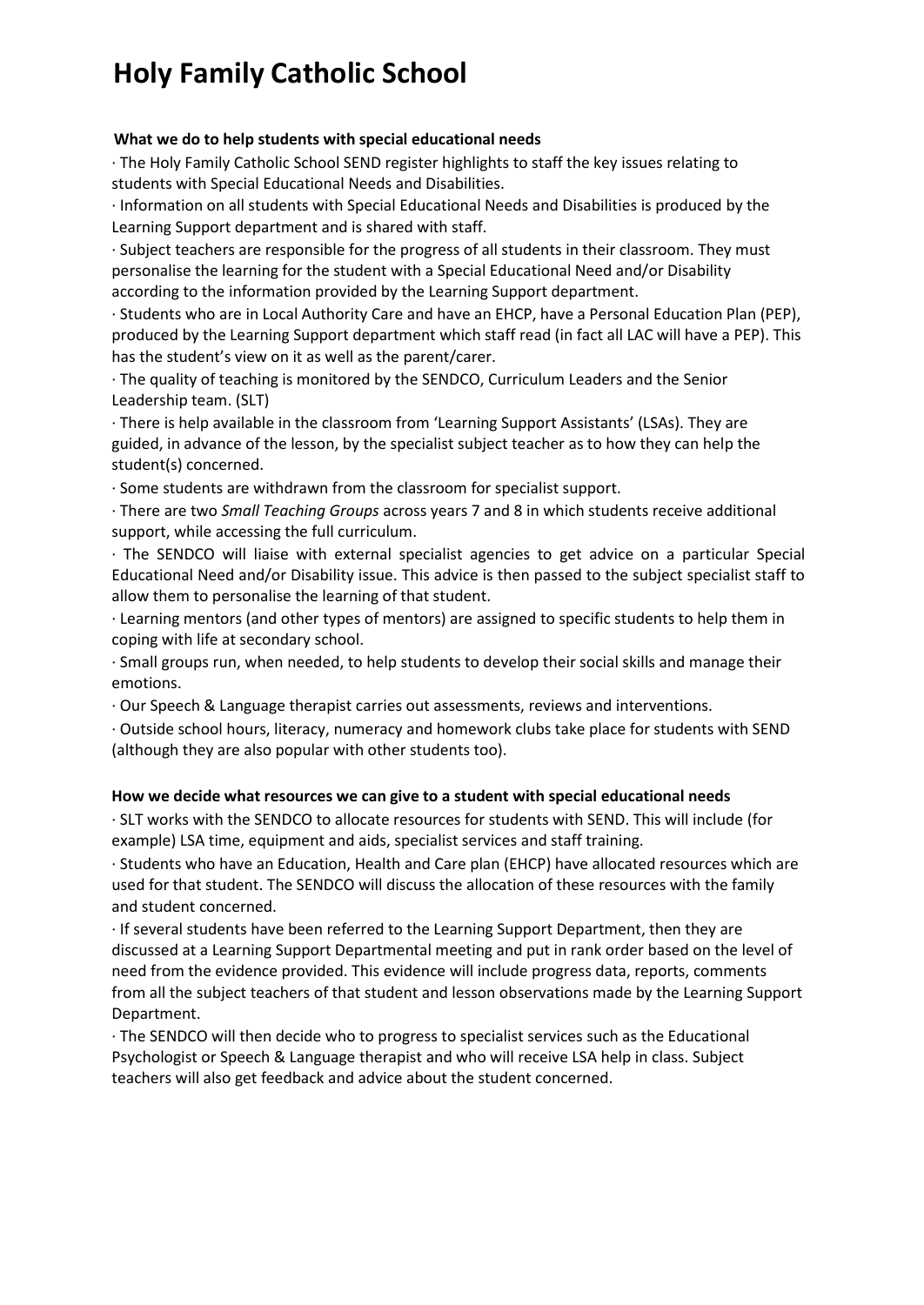#### **How we check that a student is making progress and how we keep parents informed**

∙Responsibility for the progress of students with SEND lies with the subject specialist teacher who will track progress and give feedback in accordance with departmental and school policy.

∙ The progress of all SEND students is considered alongside all other students when each Curriculum Leader meets with their SLT line manager.

∙ Parents receive a half-termly report and there is an annual parents evening for each year group. ∙ If a student is added to the SEND register, parents/carers will be informed in writing and will be invited to meet with the SENDCO.

∙ If a student has an EHCP, this will be reviewed three times per year.

∙ Review meetings will take place annually, in school.

∙ Parents are welcome to email the school at any time if they have concerns about the progress of their child. It is important that any email includes the relevant Form Tutor, Year Leader and the SENDCO.

∙ The student journal is also a way that staff will keep parents informed about student progress.

∙ There will also be additional meetings about individual students as required.

∙ The SENDCO's weekly surgery has been invaluable to parents, carers and staff over many years.

#### **Support we offer for students' health and general wellbeing**

∙ Mental Health has been a priority at Holy Family form many years. We work very closely with the local CAMHS provider.

∙ The Form Tutor and the relevant Year Leader will be looking after your child on a day-to-day basis. Students are encouraged to talk to them if they are worried about anything, no matter how small.

∙ The school's PSD curriculum has modules which focus on safety, well-being, e-safety and how to report issues confidentially

∙ Year Leaders meet with the Assistant Head Teacher every fortnight or more often if needed, to discuss the year group as well as individuals.

∙ All staff are made aware of a student's vulnerability via confidential correspondence which enable all staff to know, care, support and guide students appropriately.

∙ The Learning Support department and the SENDCO are also available for students to talk to if they are worried about an issue.

∙ If a student has a specific medical need, then a Care Plan will be written in conjunction with our link School Nurse.

∙ The Safeguarding Officer, Student Behaviour and Welfare Officer and learning mentors form part of our Child Protection Team. This team supports students experiencing all manner of difficulties.

∙ The school follows statutory guidance from the DfE in supporting students with medical conditions.

The school employs a counsellor. There are also trained Sixth Form Mentors who work very successfully with younger students who are experiencing personal issues.

∙ The Educational Psychologist suggests strategies to be used with specific students to help them make better progress.

∙ There is a strong student voice in the school through the School Council. This has representatives from all the year groups. Comments and suggestions are discussed by SLT.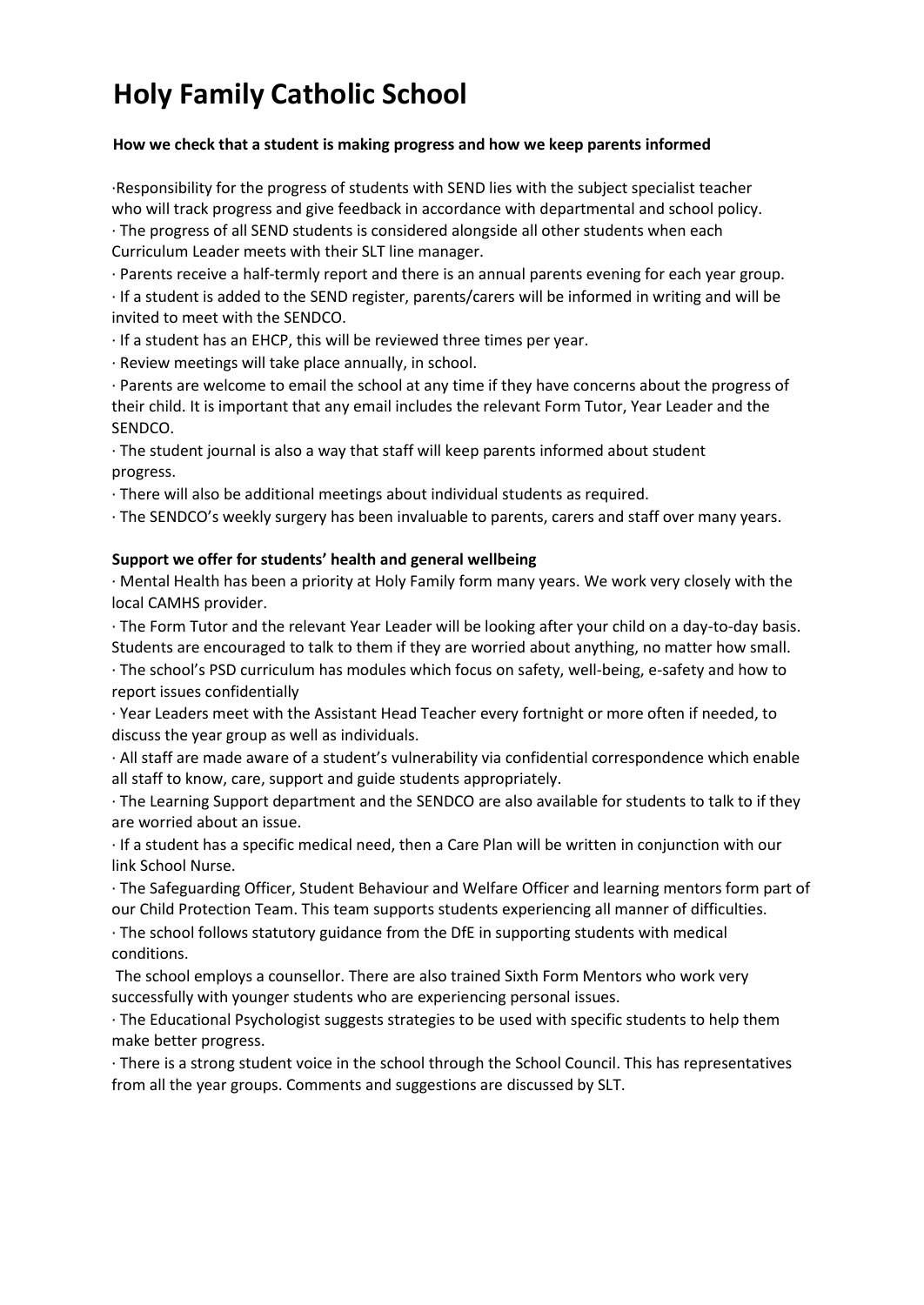#### **Specialist external services we use when we think extra help is needed**

We have a range of external services that we call upon to support our students:

- ∙ Advisory Service for Autism (ASA) (through SEND Success)
- ∙ Speech and Language service in the Local Authority
- ∙ Child and Adolescent Mental Health service (CAMHS)
- ∙ Educational Psychology service for assessment and intervention
- ∙ Hearing Impaired service
- ∙ Visually Impaired service
- ∙ School Nurse
- ∙ Education Welfare Officer
- ∙ NASEN (National Association of Special Educational Needs)
- ∙ Social Services
- ∙ LBWF SEN services.
- ∙ LBWF Children's' services
- ∙ Other London Boroughs' Children's' Services and Social Care departments
- ∙ SEND Success (mainly for Dyslexia, ADHD and ASD)

#### **The training our staff have had or are receiving (\*to be confirmed):**

- ∙ Safeguarding and Child Protection
- ∙ Statutory training for new SENDCOs (NASENCO)
- ∙ Local training provided by Whitefield Special School
- ∙ Speech and Language training
- ∙ Access arrangements for public examinations\*
- ∙ Cognitive Behaviour Therapy (by the EP) \*
- ∙ Hearing impairment training (SEND Success)
- ∙ Autism training
- ∙ Adverse Childhood Experiences training
- ∙ Working memory training (SEND Success)

#### **How we include students with SEND in activities and school trips**

- ∙ Safety is always considered. Risk assessments are completed prior to all trips.
- ∙ We have an inclusive policy at Holy Family Catholic School, and we think it is of absolute importance that all or our students can access all the activities and trips our school offers.
- ∙ The school provides additional support for SEND students, if required for a trip or activity.

∙ A list of all student participants in a trip is sent to the Head of Site to consider what detailed risk assessment needs to occur in order to support them.

#### **Our school environment**

∙ Most of the Walthamstow House site is wheelchair accessible via a lift. Timetable adjustments will always be made to enable access for disabled students.

∙ The ground floor of the Wiseman House site is wheelchair accessible.

There are currently two lifts. Timetable adjustments will always be made to enable access for disabled students.